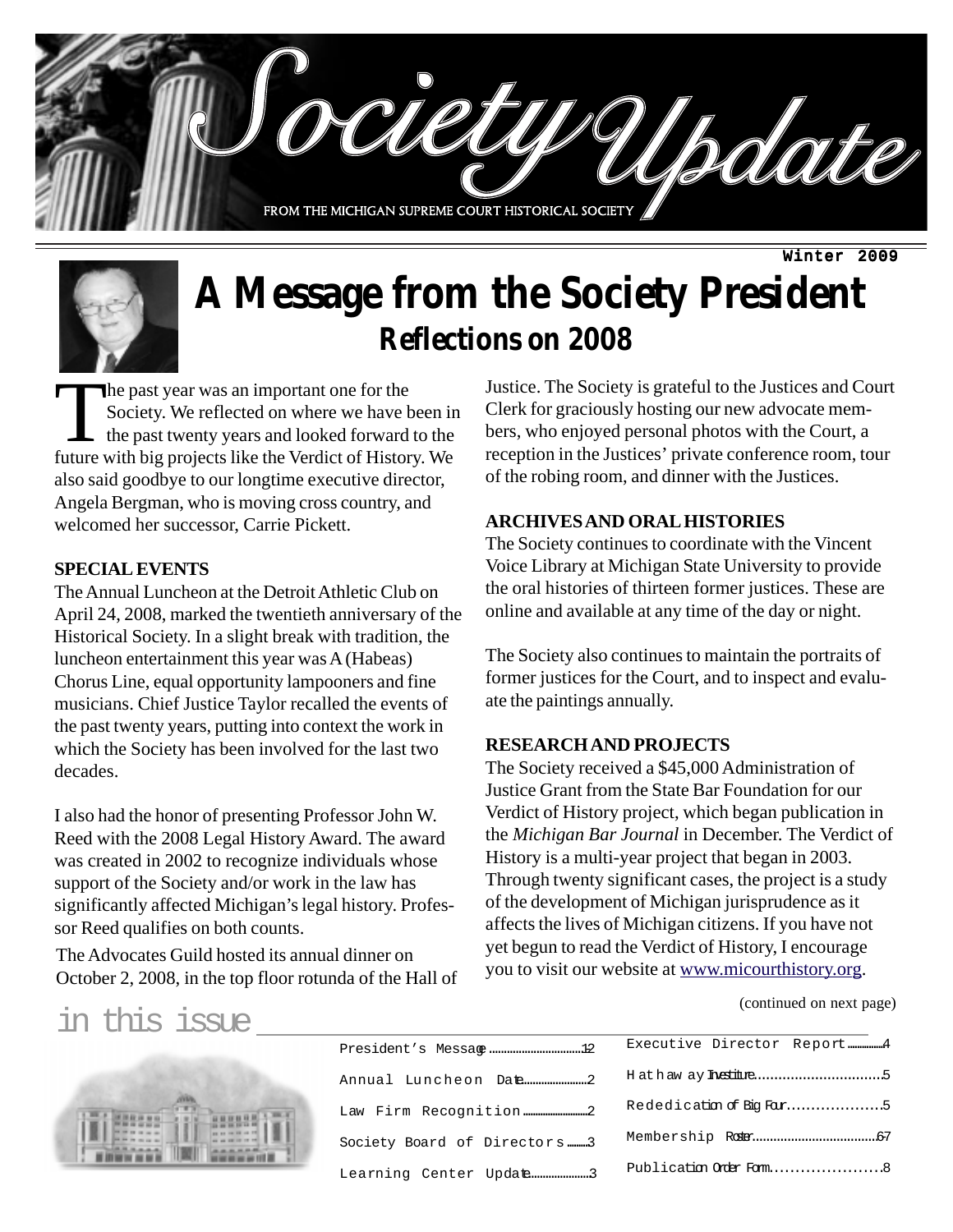#### **MEMBERSHIP**

The Society's membership roster continued to grow with the inclusion of new members via the Advocates Guild.

The Society is grateful to our members, both new and sustaining, for your support as we continue the mission put forth by then Chief Justice Dorothy Comstock Riley when she created the Society in 1988—to promote the study of the history of Michigan's courts and to increase public awareness of Michigan's legal heritage.

#### **BOARD OF DIRECTORS**

The Society elected two new board members at our April meeting. Matthew C. Herstein practices construction law, surety law, and litigation with Deneweth, Dugan & Parfitt, P.C. Stephen K. Valentine, Jr., is a principal in the firm of Valentine & Associates, P.C. and an internationally recognized expert in contract negotiation, employment law, and commission recovery litigation. Both Mr. Herstein and Mr. Valentine were elected to three-year terms expiring in 2011.

### **Save the Date!**

Join the Michigan Supreme Court Justices and fellow Society members for the

### **Annual Membership Luncheon**

 $\bullet$  $\bullet$  $\bullet$  $\bullet$  $\bullet$  $\ddot{\bullet}$  $\bullet$  $\bullet$ 

 $\ddot{\bullet}$ 

 $\bullet$  $\bullet$  $\bullet$  $\bullet$  $\bullet$  $\bullet$  $\bullet$  $\bullet$  $\bullet$  $\bullet$ 

Thursday, April 30, 2009 12:00 The Detroit Athletic Club Detroit, Michigan



### *Special Thanks*

*to our 2008 Corporate and Law Firm Members*

**Appellate Practice Section, State Bar of Michigan**

**Butzel Long**

**Clark Hill**

**Dykema Gossett**

**Foster Swift Collins & Smith**

**Honigman Miller Schwartz & Cohn**

**Kienbaum Opperwall Hardy & Pelton**

**Michigan Association for Justice**

**Miller Canfield Paddock & Stone**

**Plunkett Cooney**

**Thomas M. Cooley Law School**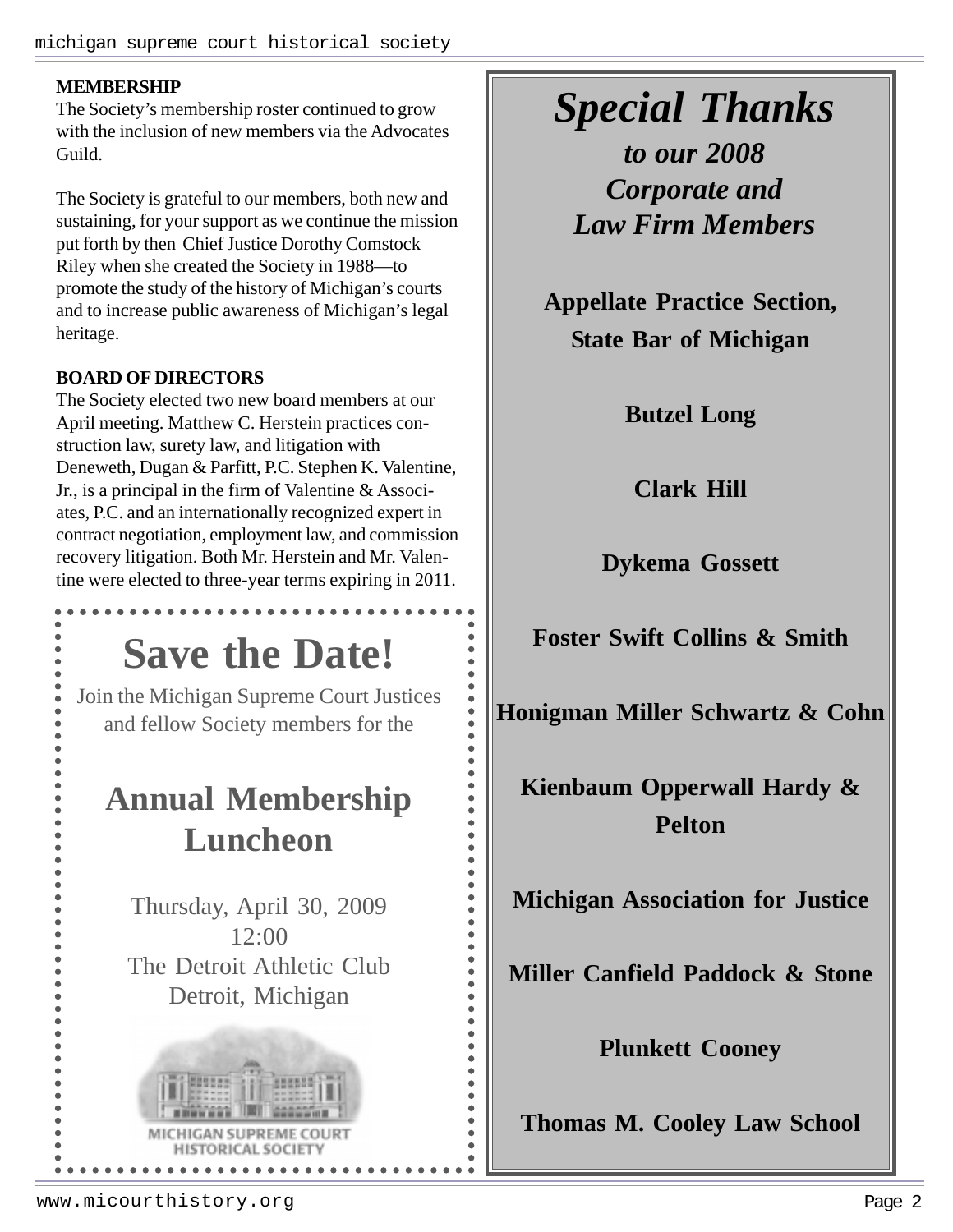### **2008 MICHIGAN SUPREME COURT HISTORICAL SOCIETY BOARD OF DIRECTORS**



Standing (left to right): Matthew Herstein, Hon. Alfred Butzbaugh, John W. Reed, Janet Welch, Stephen Valentine, Jr., Christine Oldani, Hon. Charles Levin, Hon. Michael Harrison, Mary Massaron Ross, Charles Rutherford, Hon. Avern Cohn, and Richard Reed.

Seated (left to right) Hon. Wendy Potts, Treasurer Lawrence P. Nolan, President Wallace D. Riley, Secretary Carl W. Herstein, and State Bar Immediate Past President Ronald Keefe.

Read the history of Michigan jurisprudence through its significant Supreme Court cases. Special tear-out section in the *Bar Journal* from December through March. Read it online at www.michbar.org/journal.



# **Michigan Supreme Court Learning Center Update**

In its sixth year, the Michigan Supreme Court<br>Learning Center continues to offer programs<br>resources that educate the public about the ju<br>branch of government. Schools remain the largest n its sixth year, the Michigan Supreme Court Learning Center continues to offer programs and resources that educate the public about the judicial percentage of visitors, and many teachers bring their classes year after year.

To support teachers' needs, the Learning Center provides many curriculum resources electronically. In addition to the Educational Resources section of the website (courts.michigan.gov/plc/resources.htm), the Learning Center has launched *Justitia*, a seasonal newsletter for educators. Anyone may subscribe by e-mailing LearningCenter-eNews@courts.mi.gov.

In the coming months, the Learning Center will also host several programs, including:

- Law Day (May 1)
- Exploring Careers in the Law, 10th–12th grades (June 22–26)
- Exploring Careers in the Law, 7th–9th grades (July 13–17)

If you wish to schedule a tour or know of anyone who would like to participate in special programs at the Learning Center, please contact Rachael L. Drenovsky, Learning Center Coordinator, at (517) 373-5027 or drenovskyr@courts.mi.gov for more information.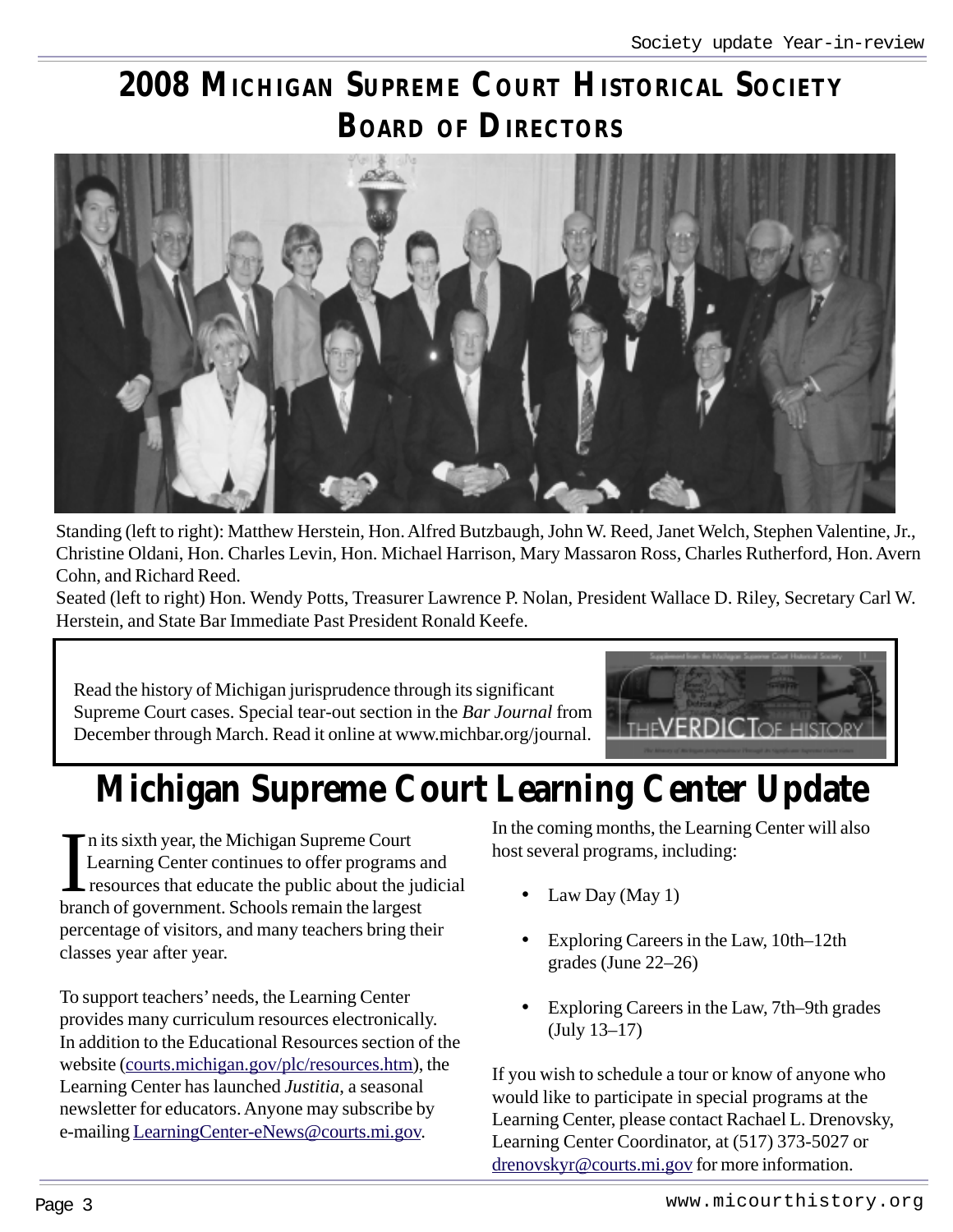### **A Message from the Executive Director Where We're Headed in 2009**

My first five months with the Historical Society have been gratifying, albeit busy!

In September I attended the American Association for State and Local History (AASLH) Conference in Rochester, New York, where I met my counterparts from around the country including the U.S. Supreme Court Historical Society.

The second annual Advocates Guild dinner was held in October, on the first day of the Court's new session. I had the chance then to meet the seven Justices of the Michigan Supreme Court as well as many of our advocates. This was also the date of the Society's Board of Directors' meeting where I was officially welcomed as the new executive director of the Society.

January brought us the investiture of our 104th Justice, and the first to be sworn in at the Hall of Justice (*please see the related article on the next page*).

2009 promises to be an exciting year! Here is a synopsis of what we have planned for the year ahead.

#### **Annual Luncheon**

This year's Annual Luncheon will be held on Thursday, April 30, at the Detroit Athletic Club. It has been a long, cold winter and I am looking forward to this event. I hope that many of you will be able to attend. Professor Otto Stockmeyer of Cooley Law School will present a vignette on *Sherwood v. Walker,* the famous "cow case," which is part of our Verdict of History project in the *Michigan Bar Journal*.

#### **Law Student Prize**

The Board of Directors has approved a new \$500 prize to be awarded annually to an outstanding legal history scholar from each of the state's law schools. The first prize winner is Stephanie Fields of Michigan State College of Law, who studied American Legal History with Professr Charles Ten Brink this past fall. Ms. Fields will be awarded her prize at the Annual Luncheon in April.

#### **Publications**

The Verdict of History continues in each monthly *Bar Journal* through March. Feedback on this project has been positive. Lesson plans on the Verdict of History are available for junior high and high school teachers.

#### **Coleman Intern**

Stephanie Schnelz has been selected as this year's Coleman intern. Ms. Schnelz is a pre-law senior at Michigan State University. She is active in her sorority and has a strong interest in women's issues. Stephanie's primary assignment is to conduct research on the women justices of the Michigan Supreme Court, including the five female Chief Justices and the two female majority courts, for a new exhibit sponsored by the Society in the Learning Center. Stephanie is also assisting with administrative tasks in the Society office. Her enthusiasm makes her a pleasant addition to the Society.

#### **Have You Paid Your 2009** 1234567890123456789012345678901212345678901234567890123456789012123456789012345 1234567890123456789012345678901212345678901234567890123456789012123456789012345 1234567890123456789012345678901212345678901234567890123456789012123456789012345 **Membership Dues Yet?** 1234567890123456789012345678901212345678901234567890123456789012123456789012345

1234567890123456789012345678901212345678901234567890123456789012123456789012345

For your convenience the Society accepts Visa, 1234567890123456789012345678901212345678901234567890123456789012123456789012345 MasterCard, and American Express. Please call 1234567890123456789012345678901212345678901234567890123456789012123456789012345  $(517)373-7589$  to make your payment by phone; or  $\sqrt{2}$ complete the form below and mail or fax to the 1234567890123456789012345678901212345678901234567890123456789012123456789012345 Society: First Floor Hall of Justice, 925 W. Ottawa 1234567890123456789012345678901212345678901234567890123456789012123456789012345 Street, Lansing, MI 48915, Fax (517) 373-7592, 1234567890123456789012345678901212345678901234567890123456789012123456789012345

| Name                               |                                                           |           |
|------------------------------------|-----------------------------------------------------------|-----------|
| Address                            |                                                           |           |
| City                               | State                                                     |           |
| ZXP                                | Phone                                                     |           |
| Individual Membership:             |                                                           | \$100     |
|                                    | Corporate/Law Firm Membership:<br><b>Total Payment \$</b> | \$1000    |
| <b>N</b> Check enclosed            | <b>MX</b> Credit Card                                     |           |
| Name on Card                       | Circle one: Visa MasterCard American Express              |           |
| Acct. No                           |                                                           |           |
| 3-Digit Security Code<br>Signature |                                                           | Exp. Date |

1234567890123456789012345678901212345678901234567890123456789012123456789012345 1234567890123456789012345678901212345678901234567890123456789012123456789012345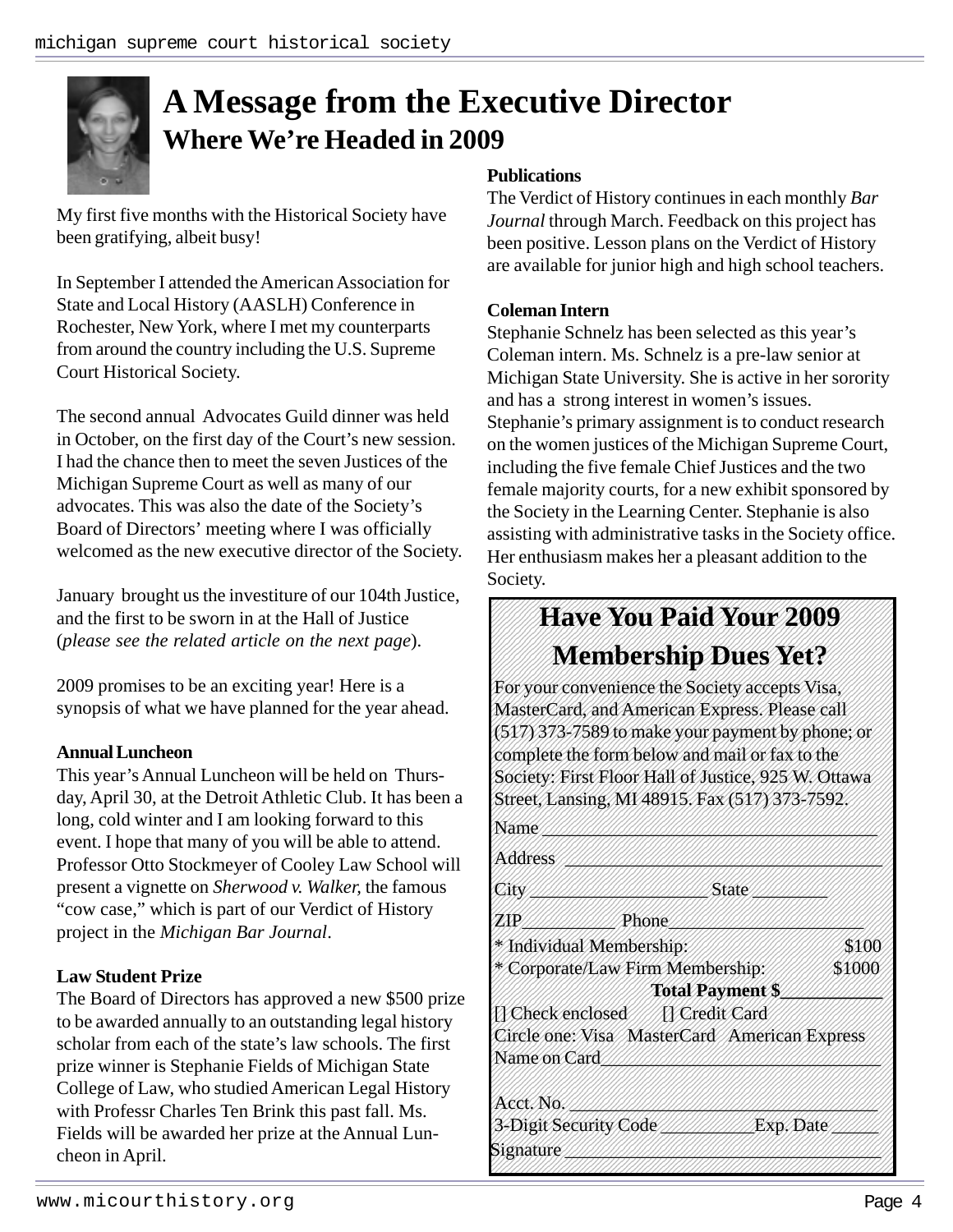### **The Investiture of Justice Diane Marie Hathaway**

Thursday, January 8, 2009, the Hall of<br>Justice welcomed nearly 515 people to the Michigan Supreme Connection Connect institute Diane Marie Hathaway Justice welcomed nearly 515 people to the investiture of the Michigan Supreme Court's newest justice, Diane Marie Hathaway.

Justice Hathaway is the 104th justice of the Court and the seventh woman. She is the first Supreme Court justice to be sworn in at the Hall of Justice, which opened on October 12, 2002.

The Society worked with Justice Hathaway to print and mail the investiture invitations, as well as collect all of the responses for the event. The Society was also responsible for coordinating the printing of the investiture program.

Justice Hathaway was introduced by Lieutenant Governor John Cherry and sworn in by Chief Justice Marilyn Kelly, who was chosen earlier that day to lead the Court.



Photo by Dave Trumpie www.trumpiephotography.com

Family members shared anecdotes about Justice Hathaway, who never missed a day of school from kindergarten through high school graduation. Above Justice Hathaway is shown as she was presented with an oversized gavel by her daughter Dana and Third Circuit Court Judge Amy Hathaway.

## **Rededication of Big Four Mural at Cooley Law School**



Photo by Tom Gennara www.gennara.com

Justice Thomas Brennan, founder of Cooley Law School, and Cooley Law School Dean Don LeDuc pose with a reproduction of the Big Four portrait.

On Tuesday, January 13, 2009, former Justice Thomas Brennan and Cooley Law School Dean Don LeDuc unveiled the newly refurbished mural of the Big Four.

The mural depicts the "Big Four" justicees of the Michigan Supreme Court. From left they are James V. Campbell, Benjamin Graves, Thomas M. Cooley, and Isaac Christiancy. The "Big Four" served the Court from 1868 to 1875.



Photo by Tom Gennara www.gennara.com The mural measures 60"x90". The quote at the bottom of the mural is from Justice Cooley who said, "Law students must not forget they are fitting themselves to be ministers of justice."

The mural was first hung on the side of Cooley's Temple Building at 217 S. Capitol Avenue in downtown Lansing in June 2002. It was recently damaged by the elements, requiring a new reproduction to be commissioned.

Photo reproductions of the Big Four are available from the Society for \$10.00. Please visit our website at www.micourthistory.org or call (517) 373-7589 to order your 8x10 copy of the Big Four.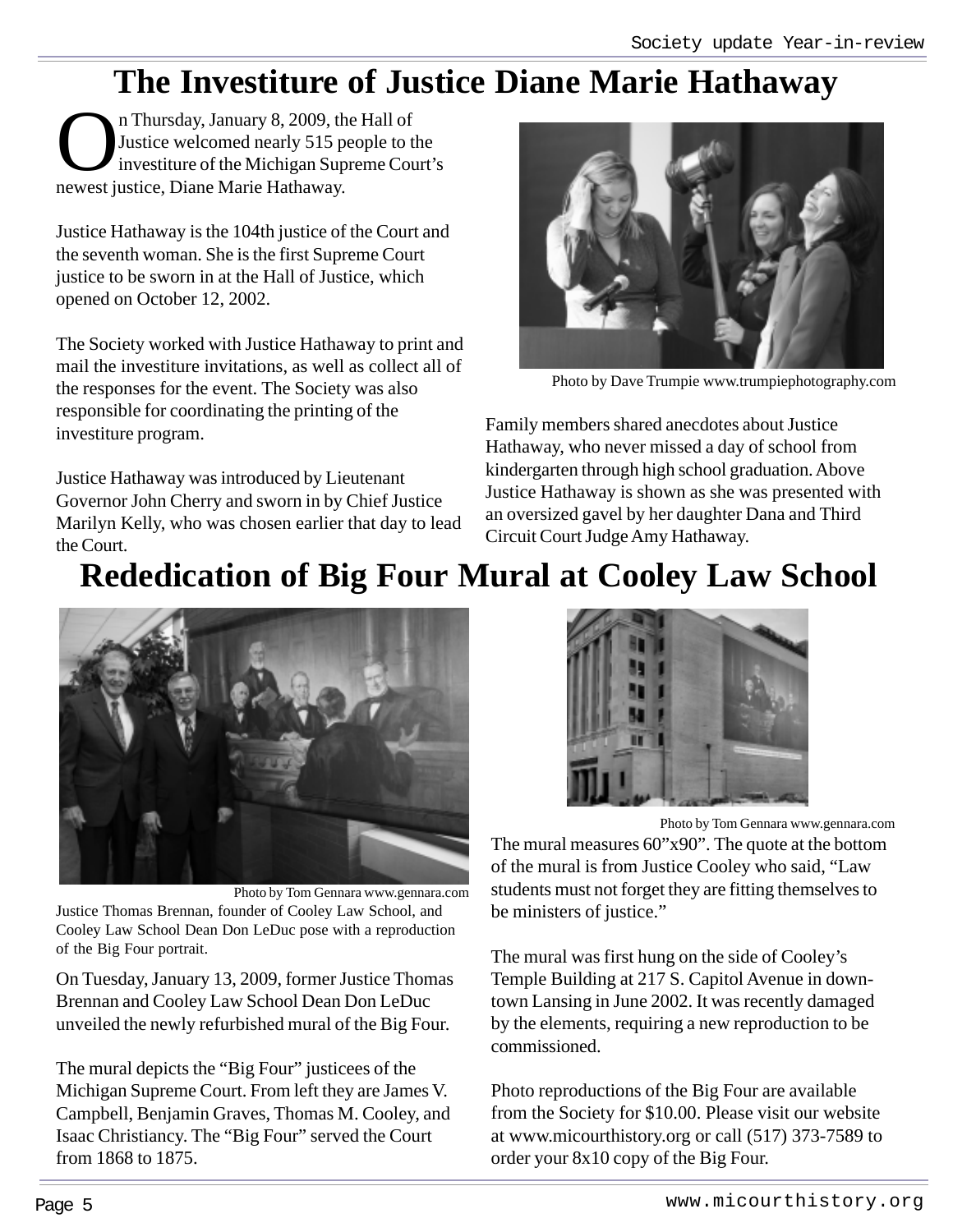**Membership Roster**<br>The Society groups its members into three categories: Life Members, which includes the categories of Benefactor, Major Sponsor, and Sponsor; Annual Members, containing the categories of Contributing, Sustaining, Patron, and Student; and Corporate/ Law Firm Members. The year listed after each member's name indicates the year he/she joined the Michigan Supreme Court Historical Society.

### **Life Members Benefactor** (**Over \$5,000)**

Alan T. Ackerman, 1988 Thomas E. Brennan, 1988 Patricia Hill Burnett, 2006 Avern L. Cohn, 1989 Lawrence P. Nolan, 1989 Richard D. Reed, 1989 Wallace D. Riley, 1988 Karla Scherer, 1988 Clifford W. Taylor, 1989 Emmet E. Tracy, 1997 Robert P. Young, 1999 **Major Sponsor (\$2,500-\$4,900)** Gerard J. Andree, 2001 Dennis W. Archer, 1988 Prentiss M. Brown, Jr., 1993 Hugh A.Carter, Jr., 2002 Mae E. Corrigan, 2002 Maura D. Corrigan, 1993 Dan Gemuend, 2002 George A. Googasian, 1989 Robert P. Griffin, 1988 J.C. Huizenga, 2002 John P. Jacobs, 1994 Charles L. Levin, 1988 Richard B. Poling, Jr., 2002 Charles R. Rutherford, 1990 David J. Sparrow, 1994 Rodger D. Young, 2002 **Sponsor (\$1,000 - \$2,499)** Lanie Anderson, 1995 Frederick M. Baker, Jr., 1998 Janet Callahan Barnes, 2001 George J. Bedrosian, 1994 Robert A. Benson, 1997 Bryan M. Black, 1989 William D. Booth, 1990 Fred L. Borchard, 1995 Glen V. Borre, 1989 Patricia J. Boyle, 1993 Joyce Braithwaite-Brickley, 1988 Thomas E. Brennan, Jr., 1990 Anthony C. Buesser, 1989 Frederick G. Buesser, III, 1990 Alfred M. Butzbaugh, 1989 Michael F. Cavanagh, 1988 Karen Anne Chopra, 1998 David W. Christensen, 1995 William D. Cohan, 1993 John L. Collins, 1989

Richard P. Condit, 1994 James Corden, 1989 John L. Coté, 1989 Thomas W. Cranmer, 1994 Martin L. Critchell, 1998 Robert J. Danhof, 1989 Julia D. Darlow, 1989 Julius Denenberg, 1989 David L. Denn, 1989 Nancy J. Diehl, 2001 Eric E. Doster, 1998 Raymond H. Dresser, Jr., 2002 Eugene Driker, 1989 Patrick J. Duggan, 1993 Jan K. G. Dunn, 1993 Michael Ellis, 2000 Albert J. Engel, 1989 John Feikens, 1989 Lynn A. Feldhouse, 1995 Elaine Fieldman, 1997 Gerald A. Fisher, 1994 E. Thomas Fitzgerald, 1994 Paul V. Gadola, 1993 Miles C. Gerberding, 2001 Leonard D. Givens, 1994 Ronna Stevens Gold, 1993 Deborah L. Gordon, 1996 Thomas A. Gottschalk, 1995 Frank J. Greco, 2002 Roman S. Gribbs, 1996 Bruce M. Groom, 1989 Gross, Nemeth & Silverman, 2001 Patrick E. Hackett, 1994 William P. Hampton, 1994 R. James Harvey, 1996 Boyd A. Henderson, 1988 Mark R. High, 1995 Joseph N. Impastato, 1993 Charles W. Joiner, 1995 Frank J. Kelley, 1993 Stephen M. Kelley, 1993 Marilyn J. Kelly, 1997 Cornelia G. Kennedy, 1990 Thomas G. Kienbaum, 1997 David A. King, 1997 John N. Kirkendall, 1989 D. Michael Kratchman, 1994 John A. Krsul, Jr., 1989 Helen M. Kuhnmuench,1993 Terri Lynn Land, 1996 Denise Langford Morris, 1995 Don LeDuc, 2000 Patrick J. Ledwidge, 1990

George H. Lennon, 2002 Dean S. Lewis, 1989 Lawrence B. Lindemer, 1990 Benjamin H. Logan, II, 1989 John H. Logie, 1989 Thomas L. Ludington, 1995 Barbara B. MacKenzie, 1989 Conrad L. Mallett, Jr., 1992 Joseph Maniscalco, 1995 Gerald Marcinkoski, 1996 Stephen J. Markman, 1999 Thomas C. Mayer, 1993 Samuel E. McCargo, 1989 Richard D. McLellan, 1995 Michigan Lawyer Auxiliary, 2001 James E. Mies, 1989 Wendell A. Miles, 1989 Bruce A. Miller, 1994 James A. Mitchell, 1993 Emmit D. Moore, 1990 Christopher D. Morris, 1995 Eugene D. Mossner, 1990 Dennis C. Muchmore, 2002 Michael Murray, 2001 Robert Nitschke, 2000 Patrick J. O'Brien, 1993 John Corbett O'Meara, 1989 Christine D. Oldani, 1998 Roland L. Olzark, 1991 Alice McCann Osburn, 1994 Edward H. Pappas, 1994 William D. Parsley, 1997 William Patterson, 1989 Dennis J. Pheney, 1994 David L. Porteous, 1992 Wendy L. Potts, 1994 Kenneth E. Prather, 1990 Wayne F. Pratt, 1993 Clayton E. Preisel, 1989 Richard E. Rassel, 1994 John W. Reed, 1988 Maureen Pulte Reilly, 1993 Linda K. Rexer, 2002 John E. Riecker, 1989 James K. Robinson, 1989 Douglas D. Roche, 1994 Rosalind Rochkind, 2001 Mary Massaron Ross, 1997

### **Memorial Donation**

*In honor of Terry Boyle* Wallace D. Riley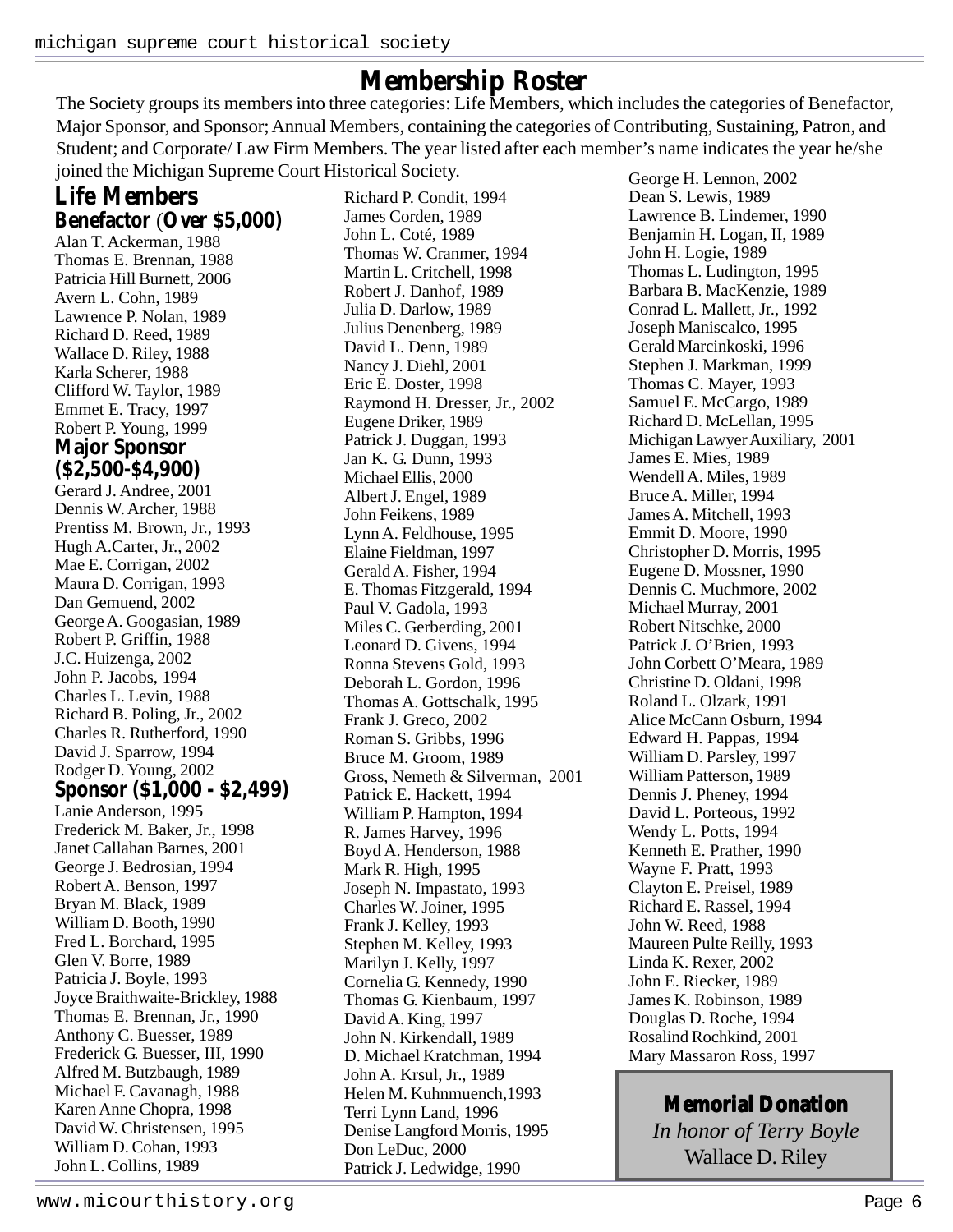John T. Rogers, 1994 Larry S. Royster, 2002 James L. Ryan, 1993 Thomas Ryan, 2001 John F. Schaefer, 1996 Thomas R. Schultz, 1996 Alan E. Schwartz, 1996 Michael D. Schwartz, 1989 John E. Scott, 1995 Betty Semrau, 1995 Walter Shapero, 2002 Erwin S. Simon, 1990 Louis A. Smith, 1993 George E. Snyder, 1989 Myzell Sowell, 1995 Harry S. Stark, 1994 Jo Ann C. Stevenson, 1993 N. Otto Stockmeyer, Jr., 1989 Nathaniel W. Stroup, 1997 Richard F. Suhrheinrich, 1994 Vesta Svenson, 1989 Maurice B. Townsend, Jr., 1994 Amanda Van Dussen, 1991 Robert G. Waddell, 1994 Eugene G. Wanger, 1995 Elizabeth A. Weaver, 1989 Richard D. Weber, 1989 Robert B. Webster, 1993 William C. Whitbeck, 1997 Helene N. White, 1997 Richard E. Whitmer, 1994 J. Bryan Williams, 1989 Robert C. Williams, 1990 John M. Wright, 1988 Gilbert L. Ziegler, 1994 Eileen D. Zielesch, 2003 **Annual Members Patron (\$500-\$999)**

Louise Alderson, 2002 Marjory Basile, 2002 Henry Baskin, 2001 Michael E. Baum, 2005 Angela Bergman, 2001 Earl E. Borradaile, 2002 Conrad A. Bradshaw, 2002 Scott S. Brinkmeyer, 2004 John F. Burns, 2001 Lawrence G. Campbell, 1999 Lawrence S. Charfoos, 2001 Carole L. Chiamp, 2001 Sam Cucinella, 2001 Bill and Laura Brickley, 2002 Elias Escobedo, 2003 Julie I. Fershtman, 2002 Carl L. Gromek, 2004 Michael M. Hathaway, 2001 Carl W. Herstein, 2000 Jeffrey G. Heuer, 2001

Kenneth N. Hylton, Sr., 2003 Ronald D. Keefe, 2002 Phillip J. Kessler, 2004 Daniel N. King, 2002 Richard Kitch, 2004 Roger S. Krause, 2001 William N. Kritselis, 2004 Richard D. Kuhn, 2001 Stephen A. Mazurak, 2002 Lambro Niforos, 2003 Jeffrey Paulsen, 2005 Elizabeth M. Pezzetti, 1994 William A. Sankbeil, 2001 Louis E. Simhauser, 2000 James W. Smith, 2002 Theodore St. Antoine, 2001 Guy L. Sweet, 2003 John F. Van Bolt, 2002 James Vlasic, 2004 Janet K. Welch, 2000 Joan E. Young, 2002 **Sustaining (\$250-\$499)** John W. Allen, 2007 Don W. Atkins, 2004 Joseph T. Barberi, 2007 Timothy A. Baughman, 2007 Ernest Bazzana, 2007 Michael Beale, 2007 Robert E. Bright, 2006 John J. Bursch, 2007 Evelyn Calogero, 2007 Megan K. Cavanagh, 2007 Anita Comorski, 2007 Mark Cooney, 2007 Hilary Dullinger, 2007 Robert E. Edick, 2007 John M. Engler, 2006 Linda Garbarino, 2007 Barry Gates, 2009 Jeffrey Gerish James G. Gross, 2006 Michael Harrison, 2007 Raymond Henney, 2006 Joseph Hickey, 2007 Marcia L. Howe, 2007 Robert Kamenec, 2007 Mark Kneisel, 2007 Joyce Laing, 2006 Marla R. McCowan, 2007 Barbara Menear, 2004 Mayer Morganroth, 2007 Mary T. Nemeth, 2006 Kristen Netschke, 2007 Margaret Nichols, 2007 John R. Nussbaumer, 2007 Julie McCann O'Connor, 2007 Michael H. Perry, 2007 Cornelius P. Powell, 2006

Donald A. Hines, 2004

Bridget Brown Powers, 2007 Ronald Reynolds, 2007 Daniel J. Rust, 2007 Wayne Richard Smith, 2007 Liisa R. Speaker, 2007 Michael L. Stefani, 2007 Brad Thompson, 2006 F. Martin Tieber, 2007 Stephen K. Valentine, Jr., 2007 Michael G. Woodworth, 2007 **Contributing (\$100-\$249)** Gerald Acker, 2009 Rachael Amber, 2009 Danilo Anselmo, 2008 Jane R. Bailey, 2008 Jan Bartee, 2007 Anthony F. Caffrey III, 2007 Jeffrey Caminsky, 2007 Mark H. Cousens, 2008 Daniel P. Dalton, 2007 Albert Ernst, 2007 James P. Feeney, 2007 Kevin P. Fularczyk, 2007 Philip A. Gillis, 2007 Devon Glass, 2009 Barry Goodman, 2009 Scott Goodwin, 2009 Dean M. Googasian, 2008 Gary P. Gordon, 2007 James Goss, 2008 Jeffrey Haynes, 2007 Frederick Headen, 2007 Francis Helminski, 2009 Matthew C. Herstein, 2008 Crystal N. Hopkins, 2007 Lawrence S. Katz, 2008 Gary Kohut, 2008 Traci Kornak, 2009 Bruce Lazar, 2007 Scott Mandel, 2008 David McCreedy, 2007 Tom Meagher, 2008 Deborah Miela, 2009 David Mittleman, 2009 Mary DuFour Morrow, 2007 Matthew T. Nelson, 2009 John P. Nicolucci, 2008 Jesse Reiter, 2009 Patrick L. Rose, 2009 Maureen Rudel, 2007 Jason Sakis, 2009 Stuart Sklar, 2009 Noreen Slank, 2008 Webb A. Smith, 2008 Trisha Stein, 2009 Brian Stevens, 2007 Jeffery V. Stuckey, 2009 June Summers Haas, 2007 Judy Susskind, 2009 Todd Tennis, 2009 Victoria A. Valentine, 2008 James Waters, 2009 Jill M. Wheaton, 2007